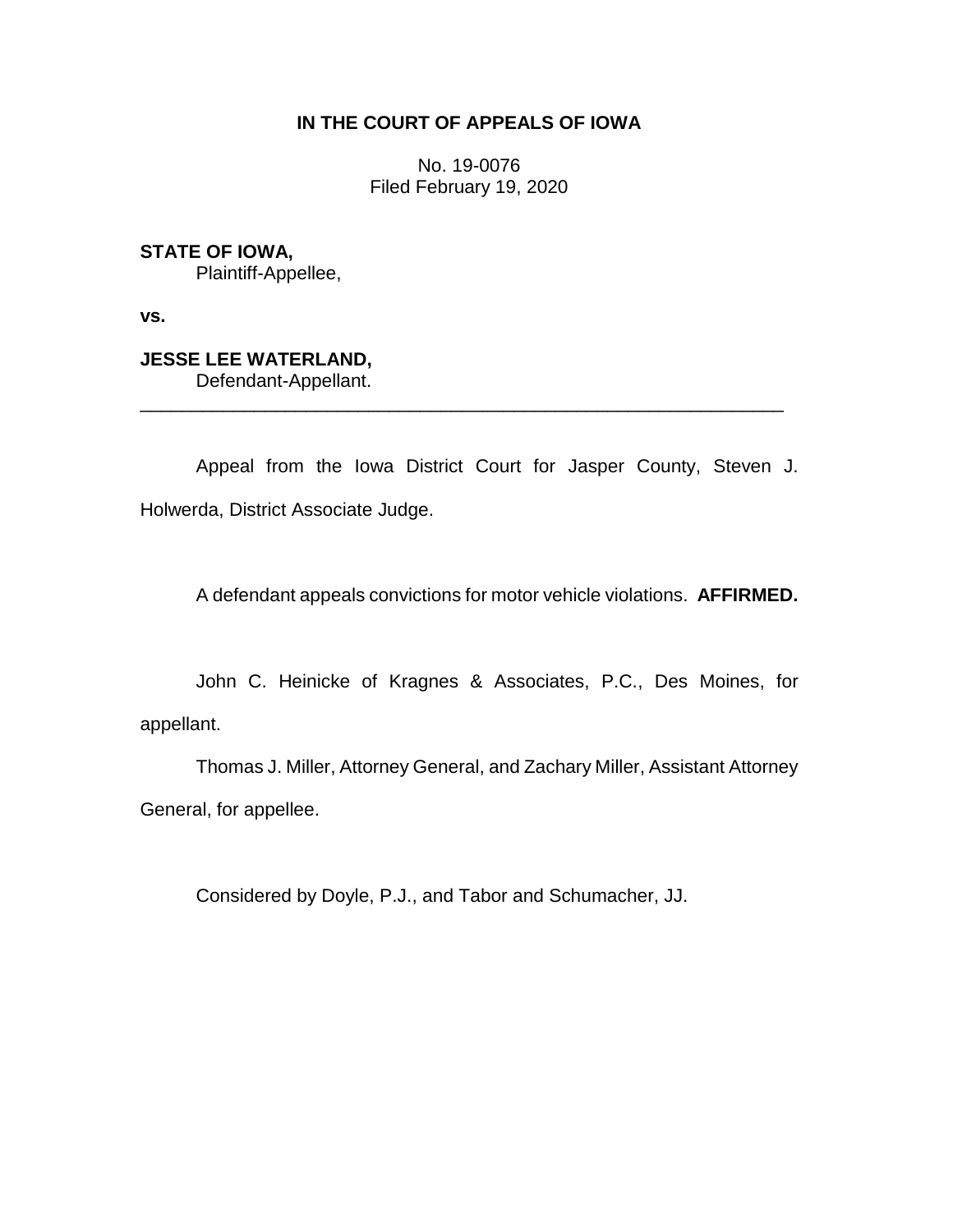#### **SCHUMACHER, Judge.**

The defendant pleaded guilty to felony eluding and operating while intoxicated (OWI), third offense. On appeal, he alleges procedural defects in his plea proceedings and error in the denial of his motion in arrest of judgment. We find his procedural arguments to be unpreserved, and we find no abuse of discretion in the denial of his motion in arrest of judgment. Accordingly, we affirm.

#### **Facts and Proceedings**

In the early morning hours of April 10, 2018, Jasper County Deputy Sheriff Ryan Engle noticed a passing vehicle's rear license plate was not properly illuminated. The vehicle, a Chrysler PT Cruiser, was registered to an owner with a "surrendered" license. After verifying the vehicle's registration, Deputy Engle attempted to initiate a stop. The PT Cruiser traveled considerable distance in the time it took Deputy Engle to research the vehicle's registration, and to make up for lost ground, Deputy Engle drove at speeds reaching 120mph.

After closing the distance on the PT Cruiser, Deputy Engle used radar to measure its speed, obtaining measurements of eighty-eight and ninety miles per hour. The driver committed lane violations and ignored stop signs, eventually leaving the road for a "packed path in the grass" while traveling at "road/highway speed." The PT Cruiser hit a tree stump and rolled onto its rooftop. The driver, Jesse Lee Waterland, opened the door and fled. After a foot pursuit that led the officer through two creeks, Deputy Engle apprehended Waterland. Deputy Engle noted Waterland's breath smelled of alcohol and his speech was slowed and slurred. Waterland claimed the smell came from the spill of an open container while he was driving.

2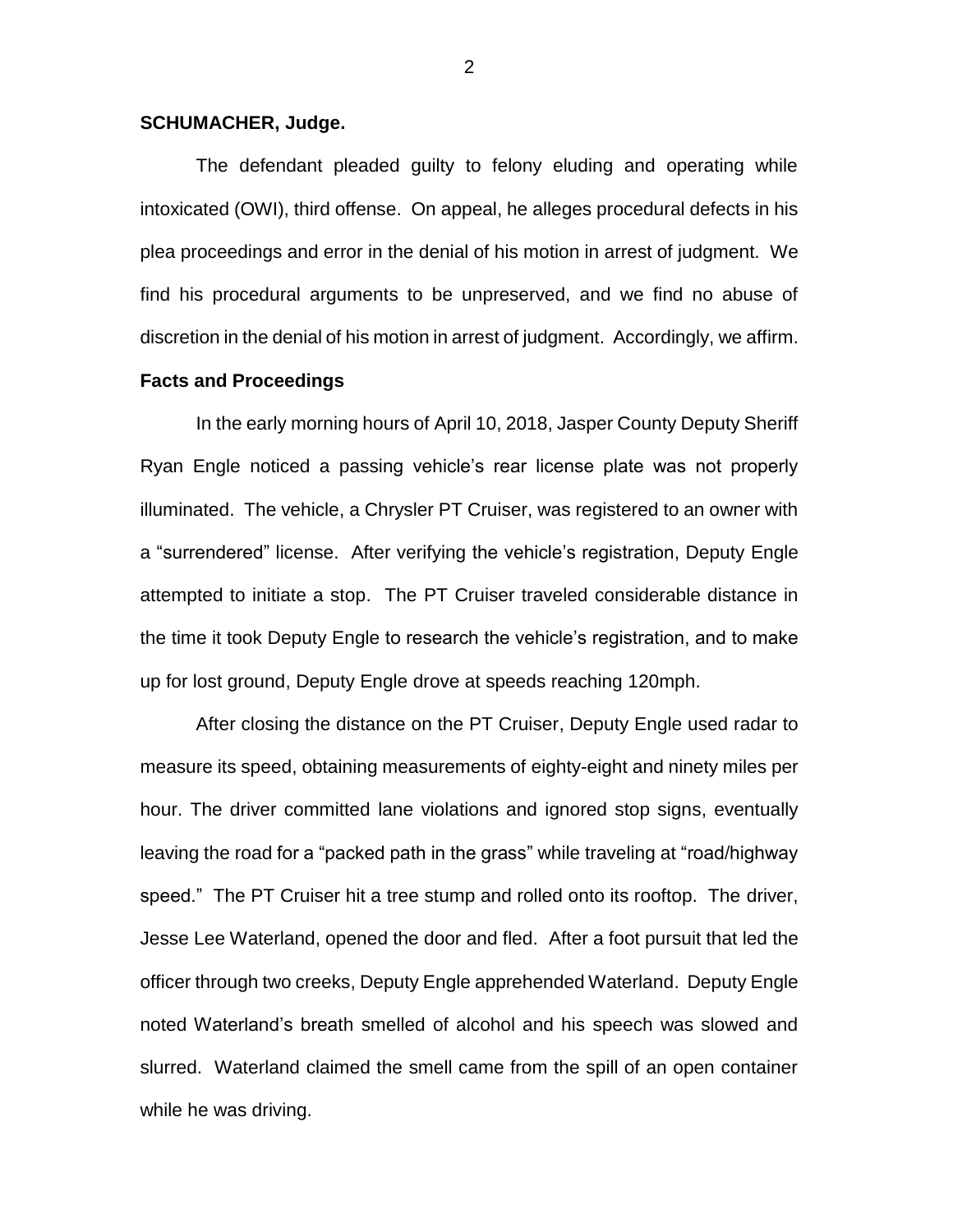Deputy Engle arrested Waterland and recited *Miranda* warnings, after which Waterland conceded possession of drug paraphernalia, though at that point Deputy Engle had not located any paraphernalia. The two headed back to Deputy Engle's patrol vehicle. On the way to the patrol vehicle, a falling tree limb struck both Waterland and Deputy Engle. Waterland conceded ownership of a needle lying adjacent to his car and admitted to using methamphetamine the previous day. The two met with Newton medics, and an ambulance arrived. Deputy Engle administered the horizontal gaze nystagmus test, during which he noticed nystagmus in both of Waterland's eyes. Waterland did not consent to a preliminary breath test and, after Deputy Engle invoked implied consent, Waterland again refused to provide a sample. Later, another deputy located an open alcoholic beverage container in the PT Cruiser and sent photographs to Deputy Engle.

The State filed a trial information in Jasper County on April 14, 2018, charging Waterland with OWI, third offense, in violation of Iowa Code section 321J.2 (2018) and eluding or attempting to elude a pursuing law enforcement vehicle, in violation of Iowa Code section 321.279(3)(b).<sup>1</sup>

Waterland pleaded guilty to both counts on June 6, 2018. After substitute counsel was requested and granted on December 10, Waterland's new counsel filed a motion in arrest of judgment on December 14, 2018.

The court considered the motion in arrest of judgment at a January 9, 2019 sentencing hearing. The court denied the motion in arrest of judgment,

 $\overline{a}$ 

<sup>&</sup>lt;sup>1</sup> Section 321.279(3)(b) applies if the eluding driver is operating while intoxicated (section 321J.2) or in violation of the drug offenses set out in section 124.401.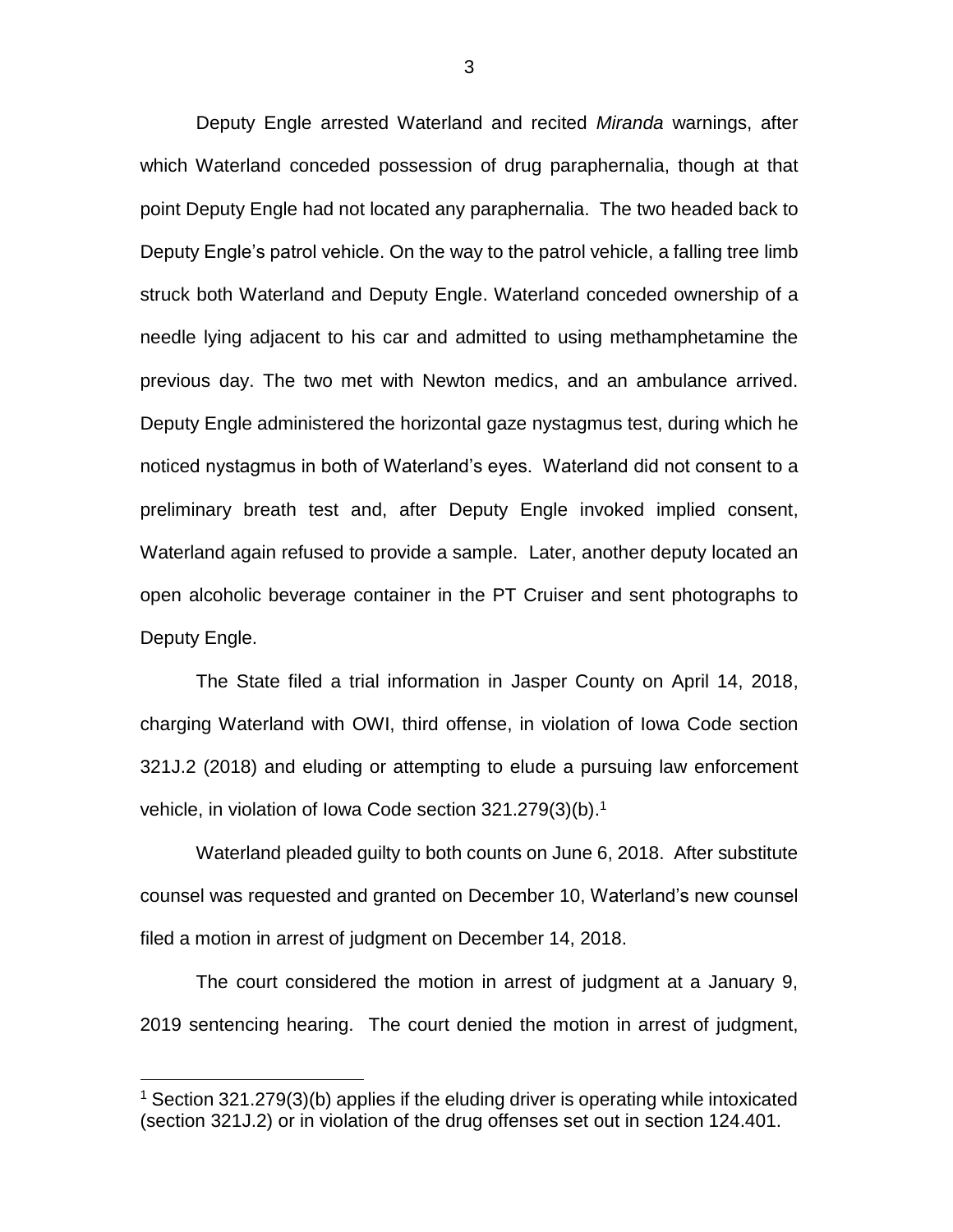entered convictions against Waterland on both counts, and ordered the sentences to run consecutively. Waterland appeals.

#### **Standard of Review**

Challenges to guilty pleas are reviewed for corrections of errors at law. *State v. Fisher*, 877 N.W.2d 676, 680 (Iowa 2016). We review a trial court's grant or denial of a motion in arrest of judgment for abuse of discretion. *State v. Smith*, 753 N.W.2d 562, 564 (Iowa 2008).

#### **Discussion**

 $\overline{a}$ 

On appeal, Waterland attacks his guilty plea and the trial court's denial of his motion in arrest of judgment. He asks us to vacate his plea and sentence because (1) the trial court's explanation of the minimum and maximum punishments for the operating-while-intoxicated offense was inaccurate, (2) the trial court failed to ensure his prior-offense stipulation was voluntary and intelligent, and (3) the trial court abused its discretion in denying his motion in arrest of judgment because his plea lacked a factual basis. The State argues Waterland must seek discretionary review in light of Senate File 589 and further asks us to deny discretionary review. We reject the State's argument in light of *State v. Macke*, 933 N.W.2d 226 (Iowa 2019). <sup>2</sup> However, we find error preservation flaws in each of Waterland's claims and therefore affirm the judgments below.

<sup>2</sup> In *Macke*, 933 N.W.2d at 235, the Iowa Supreme Court determined that Senate File 589's modifications to Iowa Code section 814.6 "do not apply to cases pending on July 1, 2019." The State's argument under Iowa Code section 814.6(2) relies on paragraph (f), which was newly added by Senate File 589. Because this case was pending on July 1, 2019, and supreme court precedent binds us, we reject the State's argument.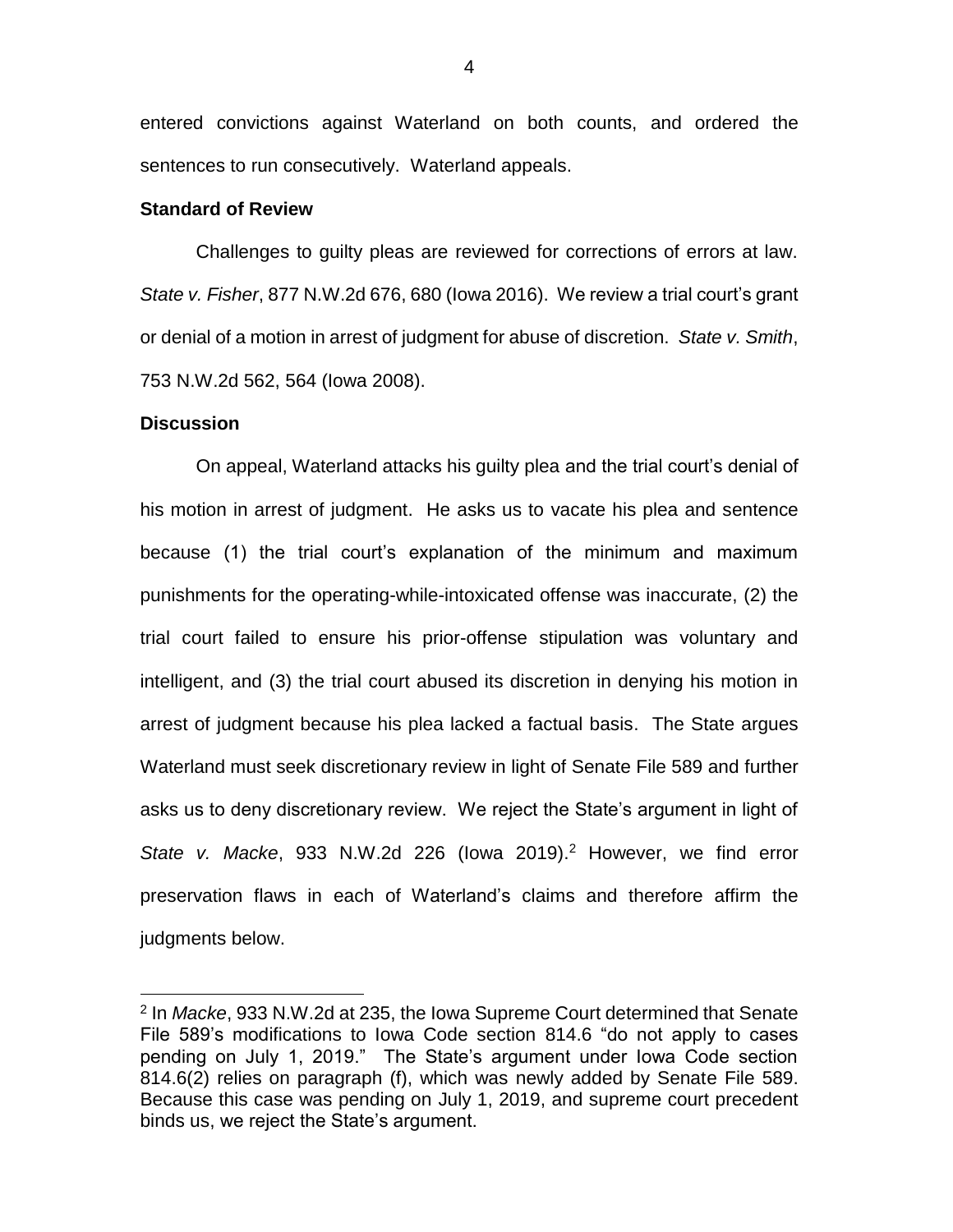Several error preservation issues are present. We first discuss whether Waterland has timely filed a motion in arrest of judgment, a mandatory precondition to raising a claim of error in his guilty plea or habitual offender proceedings on appeal.

Defendants are required to file a motion in arrest of judgment if they wish to attack their guilty plea on appeal. Iowa R. Crim. P. 2.24(3)(a) ("A defendant's failure to challenge the adequacy of a guilty plea proceeding by motion in arrest of judgment shall preclude the defendant's right to assert such challenge on appeal."); *see also Fisher*, 877 N.W.2d at 680. A motion in arrest of judgment "must be made not later than 45 days after plea of guilty . . . but in any case not later than five days before the date set for pronouncing judgment." Iowa R. Crim. P. 2.24(3)(b).

Waterland did not meet the forty-five-day deadline. He entered pleas of guilty on June 6, 2018, and filed a motion in arrest of judgment on December 14, 2018. Despite the motion's untimeliness, the court considered the motion, stating, "Although the motion was, chronologically, not timely filed, the Court will consider it, simply because there had been a change of attorneys midstream, but the Court is going to deny the motion in arrest of judgment."<sup>3</sup>

Neither party's brief directly addresses the issue of the trial court considering the motion in arrest of judgment after the expiration of the forty-fiveday time limit expressed in rule 2.24(3)(b). The State asserts the defendant's

 $\overline{a}$ 

 $3$  The motion in arrest of judgment was held in conjunction with sentencing in the instant proceeding, along with a hearing on an application for probation revocation in a separate case.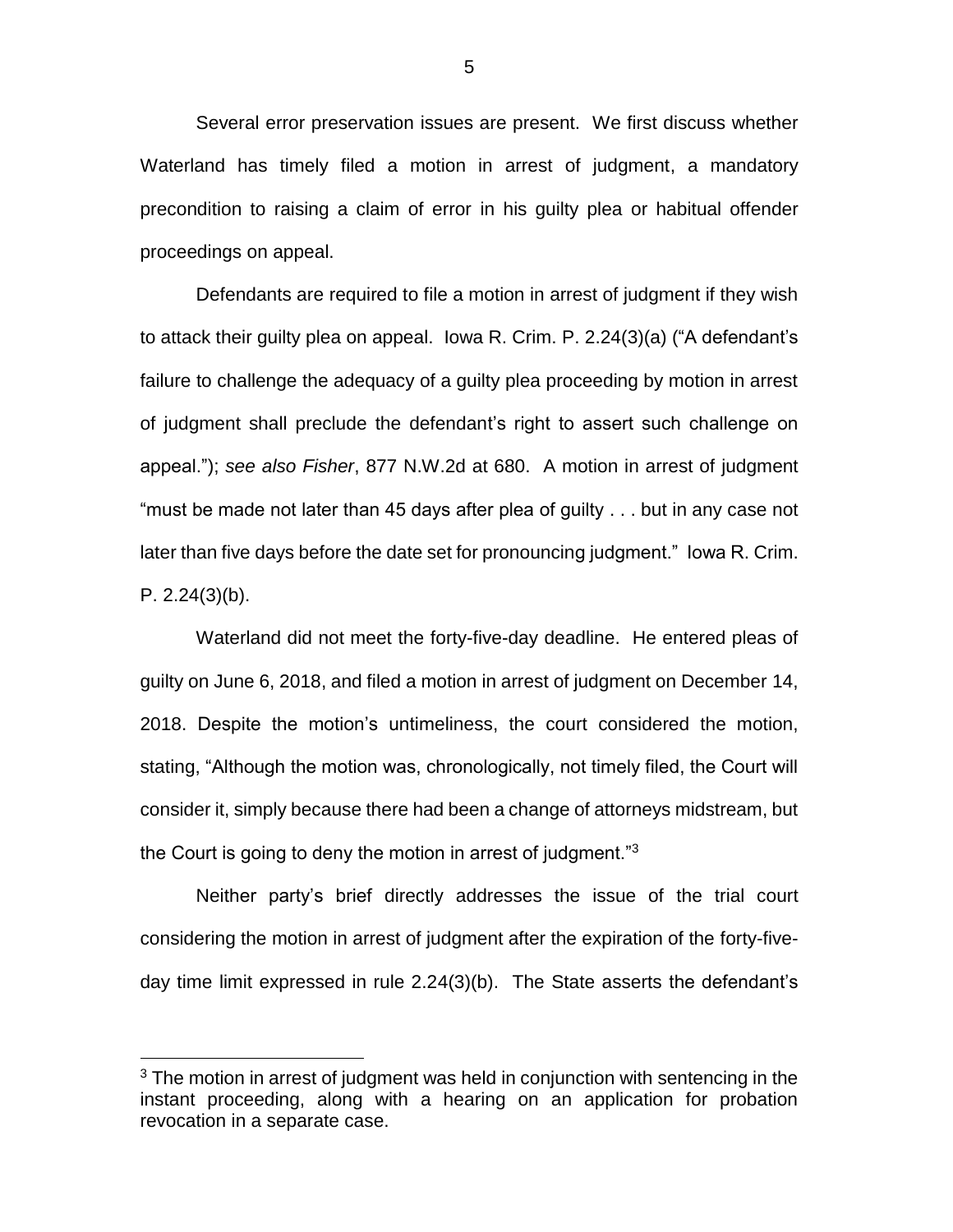"three claims are unpreserved because Waterland failed to file a timely motion in arrest of judgment." By contrast, Waterland ignores the untimeliness of his motion in arrest of judgment and contends error is preserved with respect to all three of his arguments because "the Court denied the Motion."

The answer to the parties' disagreement over this threshold issue lies in Iowa Rule of Criminal Procedure 2.24(4)(a), which provides, "The time for filing motions . . . in arrest of judgment may be extended to such further time as the court may fix." Under rule 2.24(4)(a), the trial court was entitled to forgive the untimeliness of the motion in arrest of judgment.

Although Waterland's failure to timely file a motion in arrest of judgment was cured by the trial court's grant of an extension under rule 2.24(4)(a), our inquiry into error preservation does not end. As the State points out, Waterland's appellate brief raises several arguments for the first time that were neither raised in the written motion in arrest of judgment nor raised at hearing on the motion in arrest of judgment. The State asks that if we find the motion to be timely, that we then reject the arguments on appeal as unpreserved because they were omitted from the motion and not discussed at the January 2019 hearing on the motion in arrest of judgment or the sentencing hearing. The State's request presents a second question of error preservation: whether Waterland's arguments on appeal are limited to those he urged to the trial court in a motion in arrest of judgment or at the motion hearing. We conclude Waterland is so limited.

It is well established that the error preservation rule requires a defendant to file a motion in arrest of judgment to preserve an attack on his or her plea.

6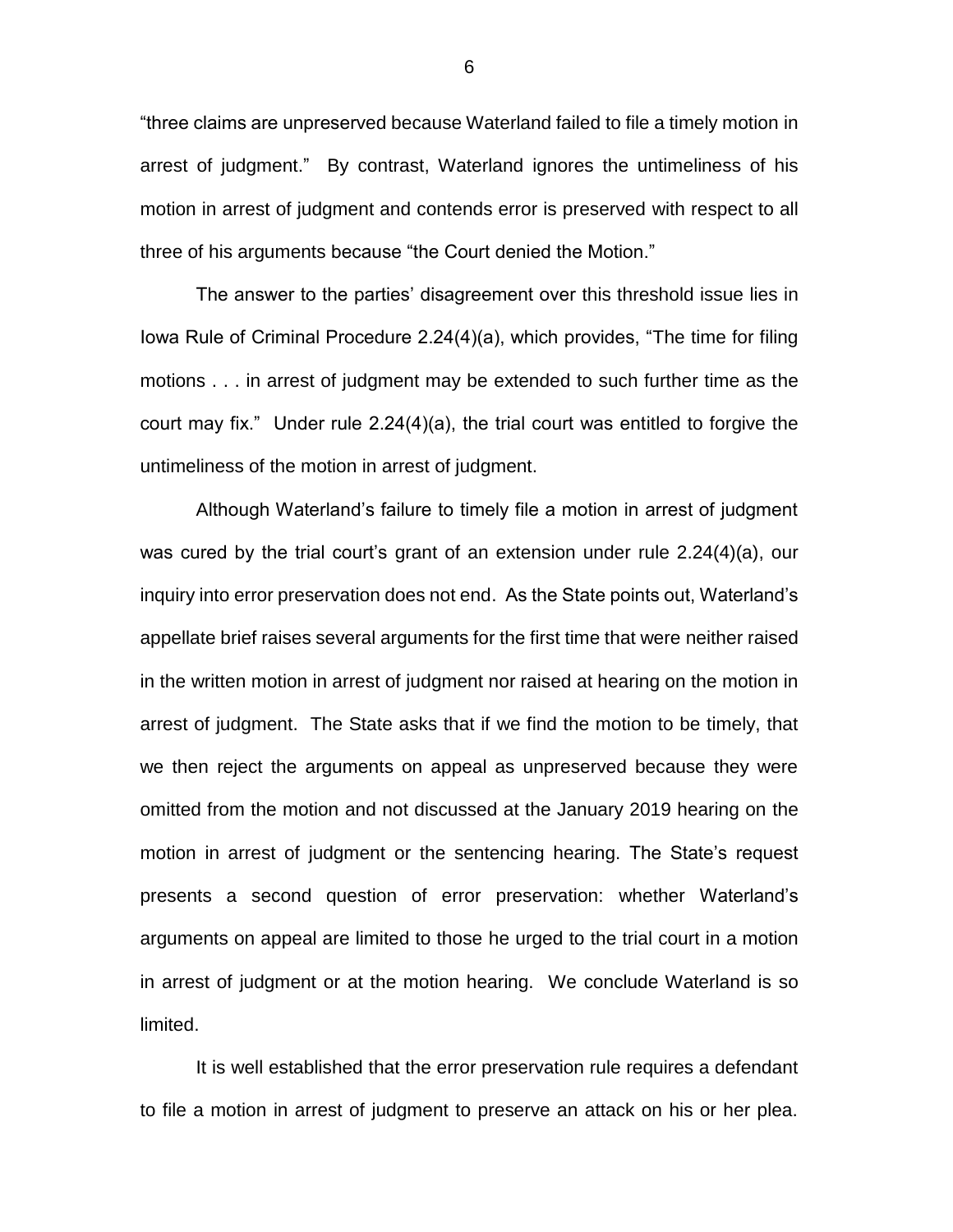*State v. Smith*, 924 N.W.2d 846, 851 (Iowa 2019); *State v. Harrington*, 893 N.W.2d 36, 41 (Iowa 2017). This requires more than a mere filing of the motion. The error preservation rule is based on the notion that

[i]t is fundamentally unfair to fault the trial court for failing to rule correctly on an issue it was never given the opportunity to consider. Furthermore, it is unfair to allow a party to choose to remain silent in the trial court in the face of error, taking a chance on a favorable outcome, and subsequently assert error on appeal if the outcome in the trial court is unfavorable.

*DeVoss v. State*, 648 N.W.2d 56, 60 (Iowa 2002) (quoting 5 Am. Jur. 2d *Appellate Review* § 690, at 360-61 (1995)). This rationale leads to a narrower application of the error preservation rule: it "requires a party seeking to appeal an issue presented to, but not considered by, the district court to call to the attention of the district court its failure to decide the issue." *Meier v. Senecaut*, 641 N.W.2d 532, 540 (Iowa 2002).

The Iowa Supreme Court has used this application of the preservation-oferror rule to preclude newly raised arguments in the context of "motions to dismiss, motions for directed verdicts, motions for judgments notwithstanding verdicts, and objections to instructions." *DeVoss*, 648 N.W.2d at 61 (collecting cases); *see also State v. Crone*, 545 N.W.2d 267, 270 (Iowa 1996) (finding defendant's motion for judgment of acquittal did not preserve specific arguments made for the first time on appeal). We explicitly applied the rationale of *Meier*, *DeVoss*, and *Crone* to motions in arrest of judgment in *State v. Halverson*, No. 12-0571, 2012 WL 5547815, at \*3 (Iowa Ct. App. Nov. 15, 2012). Following our decision in *Halverson*, we reiterate that the error preservation rule prohibits defendants from raising legal theories on appeal that went unmentioned in their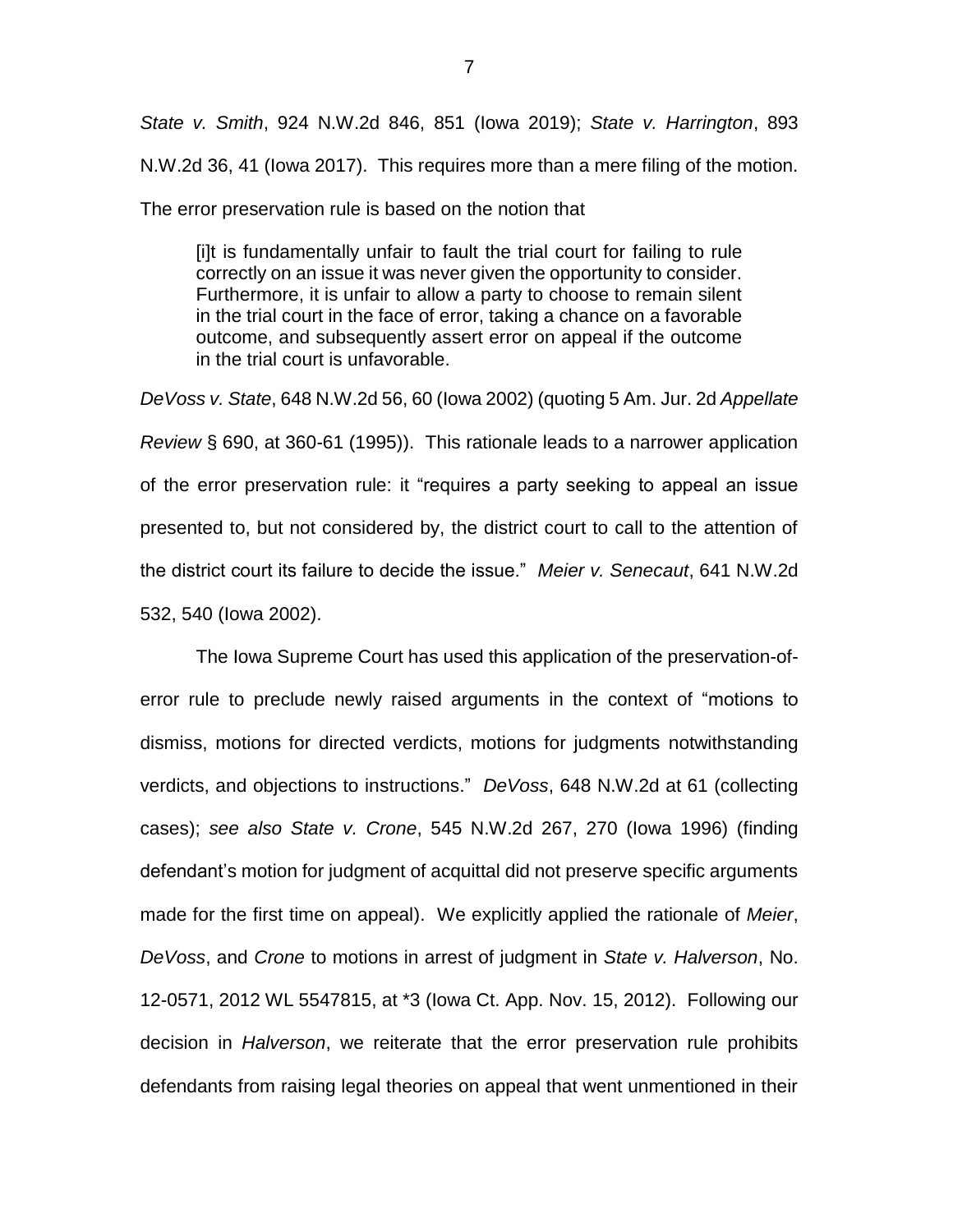motion in arrest of judgment and any hearings on the matter. *See Kriv v. Northwestern Sec. Co.*, 24 N.W.2d 751, 754 (Iowa 1946) ("We do not feel justified in deciding the case on a question apparently not raised in the court below.").

Having set forth the contours of the error preservation rule, we now apply the rule to the instant case by considering each of Waterland's arguments in turn. Waterland's first claim posits that the trial court did not substantially comply with rule 2.8(2)(b)(2) when at his guilty plea proceeding on June 6, 2018, it failed to correctly inform him of a DARE Surcharge and the proper minimum and maximum fines for OWI, third offense. This claim was neither raised in the motion in arrest of judgment nor argued at the motion hearing. It is therefore unpreserved.

Next, Waterland alleges flaws in the prior-offense stipulation and colloquy that occurred on June 6, 2018, in relation to the charge for OWI, third offense. Specifically, he asserts the court failed to execute the third, fourth, and fifth steps from the prior-offense colloquy protocol as expounded in *Harrington*, 893 N.W.2d at 46. These steps require that courts inform defendants of the trial rights enumerated in Iowa Rule of Criminal Procedure 2.8(2)(b)(4); caution them that "no trial will take place by admitting to the prior convictions" and that "the state is not required to prove the prior convictions were entered with counsel if the offender does not first raise the claim"; and remind them that challenges to an admission based on defects in the habitual offender proceedings must be raised in a motion in arrest of judgment. *See Harrington*, 893 N.W.2d at 46. This claim was not raised in the motion in arrest of judgment or at hearing on the motion, and could be deemed unpreserved. However, because Waterland argues he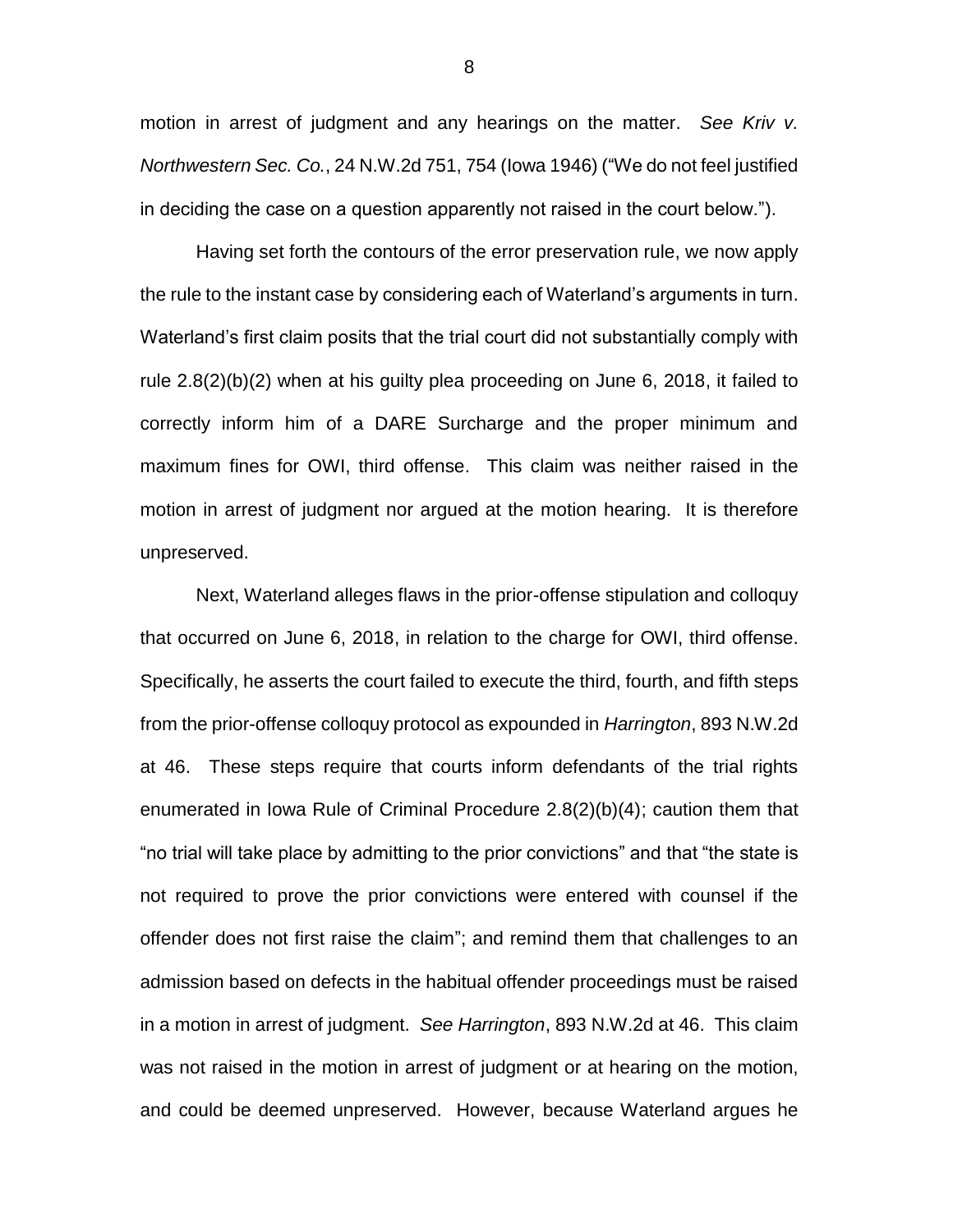was not informed of the need to file a motion in arrest of judgment to challenge the prior-offense stipulation, we must consider whether his failure to preserve error is excused.

As explained in *Smith*, 924 N.W.2d at 851,

no offender in a habitual offender stipulation proceeding should suffer *Harrington*'s error preservation sanction unless the court has complied with its duty under *Harrington* to inform the offender that challenges to the stipulation proceedings must be raised in a motion in arrest of judgment and the failure to do so precludes raising those challenges on appeal.

Under *Smith*, if Waterland was not informed of the need to file a motion in arrest

of judgment to challenge the prior-offense stipulation, he will not suffer the

sanction of the error preservation rule.<sup>4</sup> However, because we find Waterland

was so informed, he is precluded from raising this claim on appeal.

Waterland's prior-offense stipulation and guilty plea both took place on

June 6, 2018. At that hearing, the court said,

 $\overline{a}$ 

One last thing, Mr. Waterland. If you ever choose to challenge the proceedings here in court today, to say that we did something inappropriate in accepting your guilty plea or in any way you wish to try to back out of your guilty plea, the only way you can do that is by filing a motion in arrest of judgment. And that motion is the only way you can challenge what we've done here in court today. That motion has to be filed at least five days before you're sentenced. So right now since sentencing is set for August 1, you would have to file that motion no later than July 27. And if you don't file that motion before July 27, then you'd lose your right to ever challenge what we've done here in court today. If you have any questions about that, Mr. Wallace, or any attorney, can answer those questions for you.

<sup>4</sup> Both *Smith* and *Harrington* involve a stipulation following a jury trial. In the instant proceeding, the prior-offense stipulations were addressed as part of a guilty plea proceeding.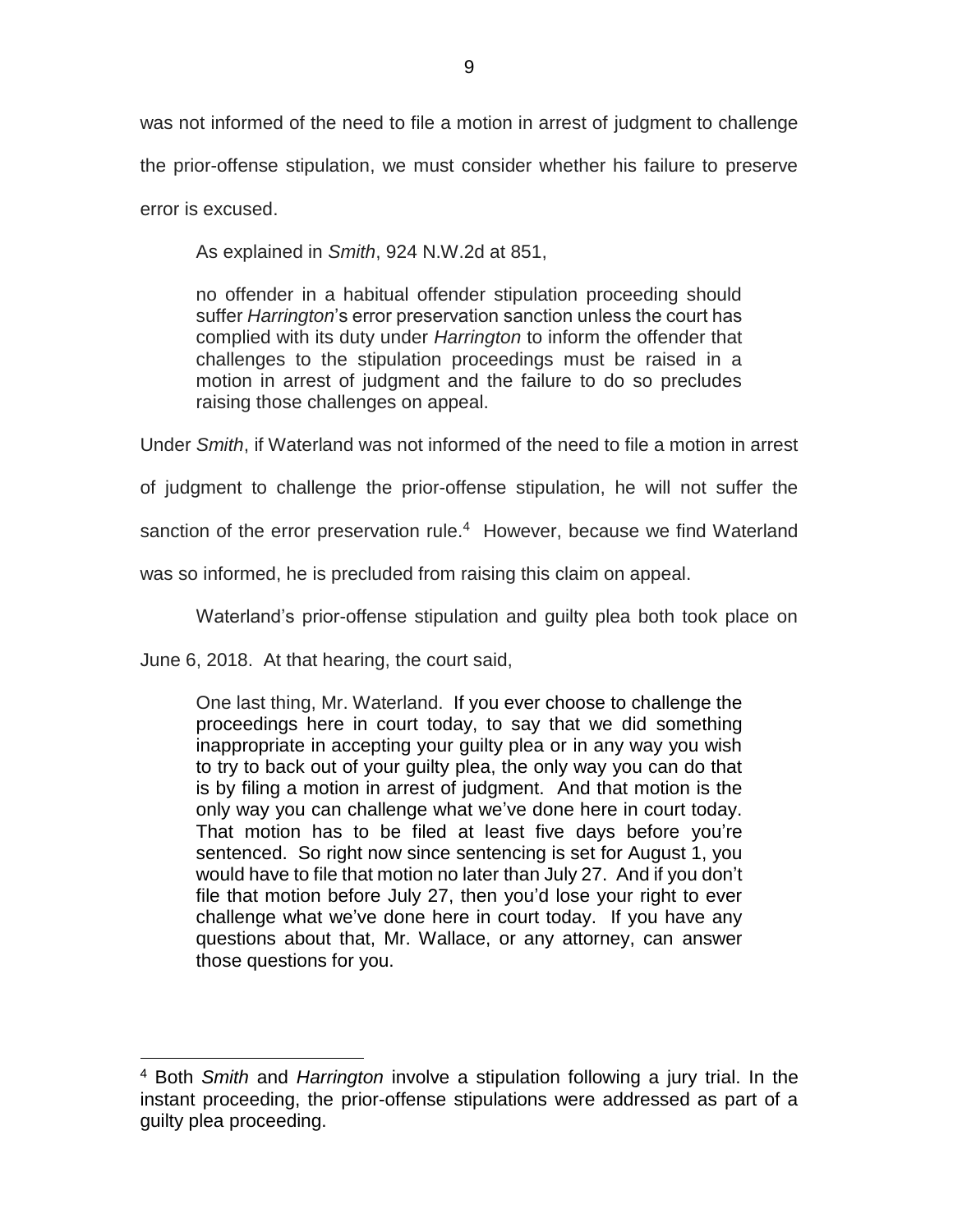The written order, filed the same day, also contained advisory language concerning the motion in arrest of judgment:

Defendant is advised of his/her right to challenge the Court's acceptance of this guilty plea by filing a motion in arrest of judgment. Defendant was advised that in order to challenge acceptance of his/her plea of guilty, he/she must file motion in arrest of judgment within 45 days of this date, but not less than 5 days prior to the date of sentencing. Defendant was further advised that a failure to file a motion in arrest of judgment within that time will result in a loss of his/her right to challenge on appeal the Court's acceptance of his/her plea of guilty.

Waterland argues the motion-in-arrest-of-judgment colloquy lacks mention of the prior-offense stipulation and contends that such a flaw allows him to challenge his prior-offense stipulation on appeal. We reject this argument. The court instructed Waterland that, "If you ever choose to challenge the proceedings here in court today . . . the only way you can do that is by filing a motion in arrest of judgment." It reiterated the point: "And that motion is the only way you can challenge what we've done here in court today."

The trial court placed Waterland on notice of the need to file a motion in arrest of judgment to challenge any portion of the June 6 proceedings. Because those proceedings included both the guilty plea *and the prior-offense stipulation*, we hold the court's admonition was sufficient to satisfy the rule that a defendant must have notice of the need to file a motion in arrest of judgment to be subject to error preservation sanctions. *See Smith*, 924 N.W.2d at 851 (evaluating a district court's compliance with the notice requirement under a substantial compliance standard). We find "the court has complied with its duty under *Harrington* to inform [Waterland] that challenges to the stipulation proceedings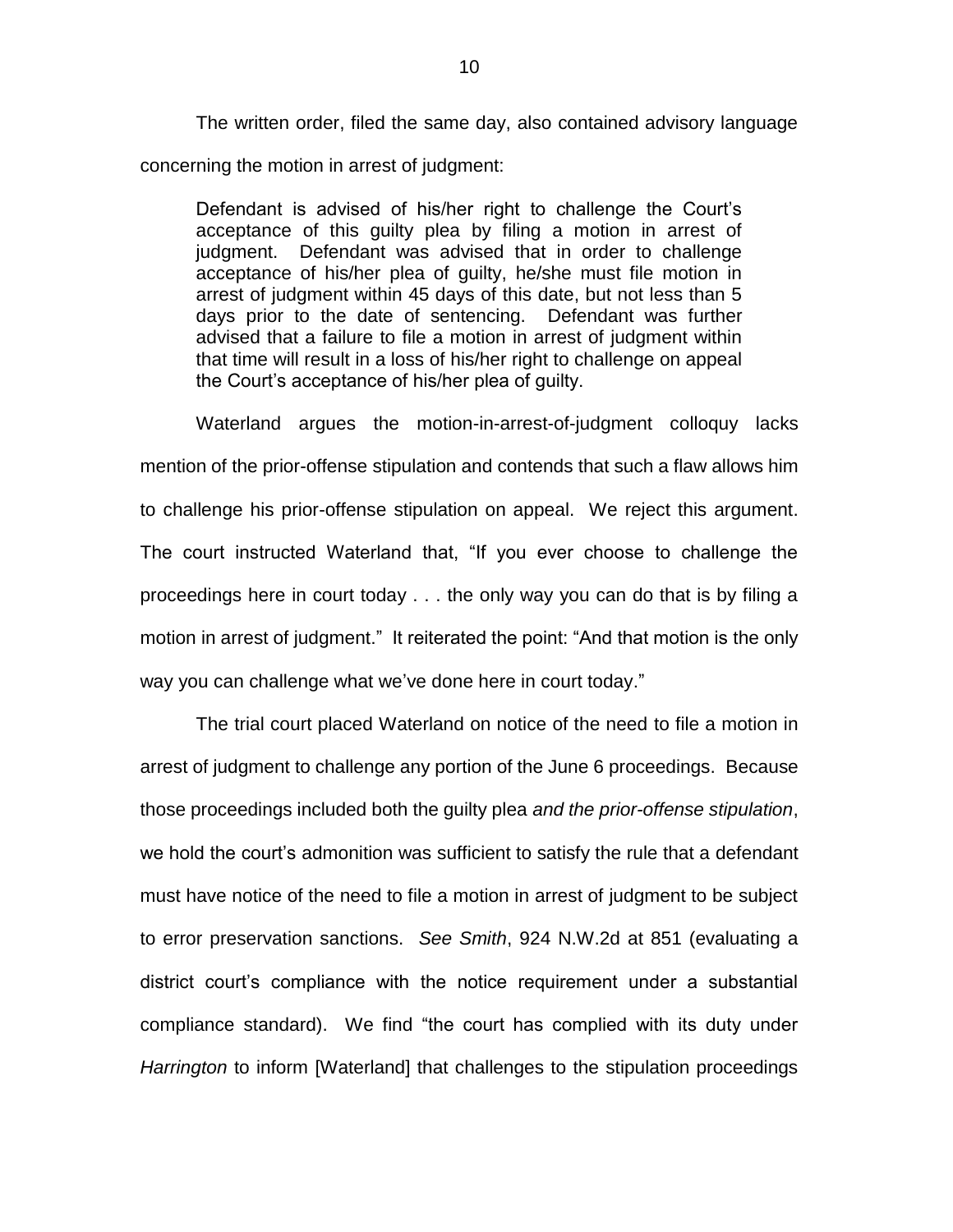must be raised in a motion in arrest of judgment and the failure to do so precludes raising those challenges on appeal." *Id.*

Because we find the trial court complied with *Smith* and *Harrington* by properly informing the defendant of the need to file a motion in arrest of judgment, Waterland is not shielded from the error preservation rule. Having determined Waterland is not so shielded, we find his argument that the trial court failed to comply with *Harrington*'s requirements to ensure Waterland's prior-offense stipulation was voluntary and intelligent in his guilty plea to OWI, third offense, to be unpreserved, as no mention of this argument is contained in the written motion in arrest of judgment, nor did Waterland urge this issue to the trial court at hearing.

Waterland also contends the factual basis colloquy at his guilty plea proceedings was inadequate to support his guilty plea to felony eluding. He asserts that error is preserved on this issue because the trial court denied his motion in arrest of judgment. This argument was not raised in the motion in arrest of judgment or at the hearing; therefore, to the extent the argument is an attack on the guilty plea proceedings, it would be unpreserved. However, Waterland frames this argument as an attack on the district court's denial of the motion in arrest of judgment. Review of grants or denials of motions in arrest of judgment is for abuse of discretion. *Smith*, 753 N.W.2d at 564. We thus consider whether the sentencing court abused its discretion by denying the motion in arrest of judgment.

"An abuse of discretion occurs when a district court exercises its discretion on grounds or for reasons clearly untenable or to an extent clearly unreasonable."

11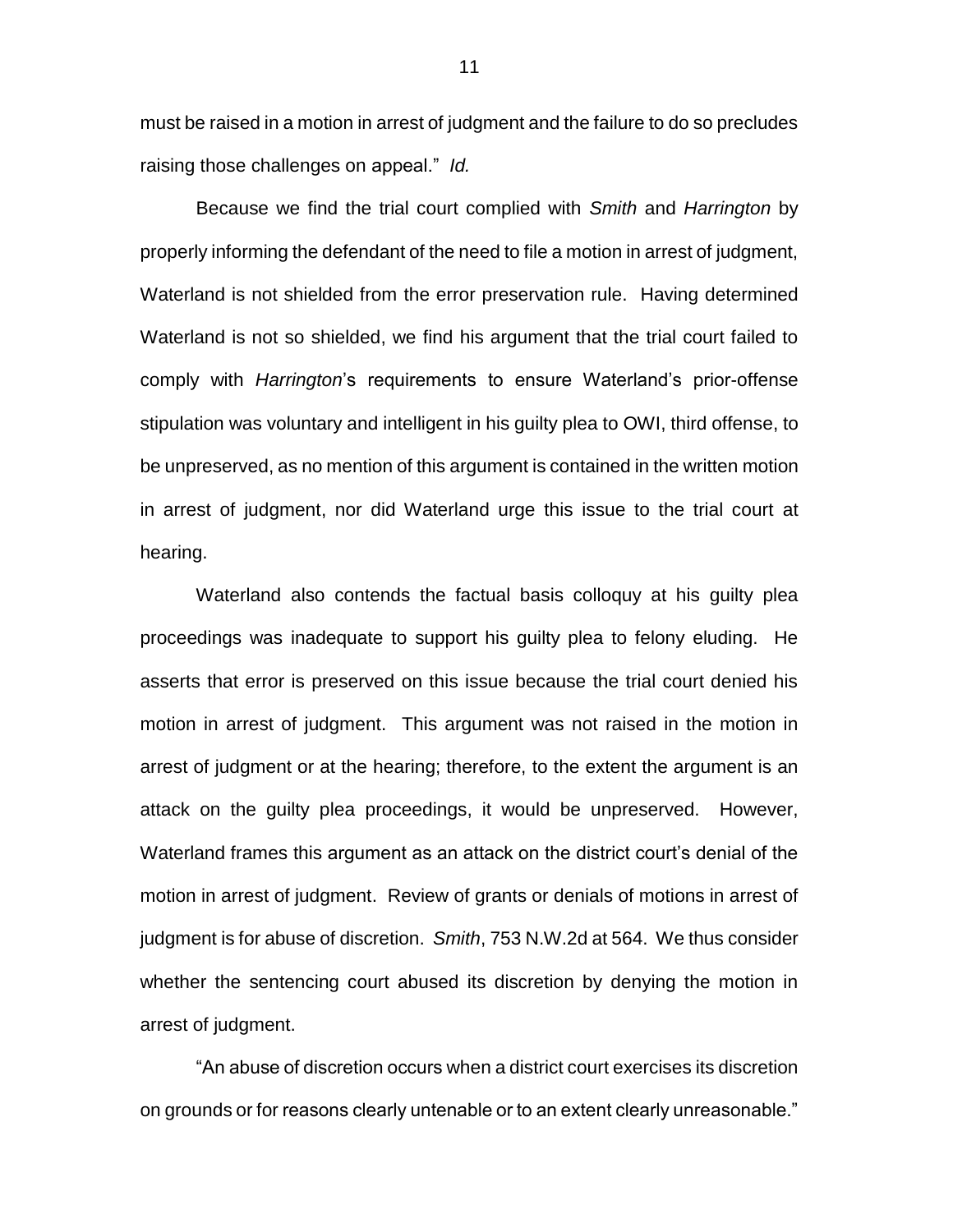*State v. Wilson*, 878 N.W.2d 203, 210–11 (Iowa 2016). "Grounds or reasons are clearly untenable if they are not supported by substantial evidence or if they are based on an erroneous application of law." *Eisenhauer ex rel. T.D. v. Henry County Health Center*, 935 N.W.2d 1, 9 (Iowa 2019). However, "[i]t is fundamentally unfair to fault the trial court for failing to rule correctly on an issue it was never given the opportunity to consider." *DeVoss*, 648 N.W.2d at 60 (quoting 5 Am. Jur. 2d *Appellate Review* § 690, at 360-61 (1995)). We will not consider abuse-of-discretion accusations premised on flaws that were not raised before the trial court. *Id.*

We find the sentencing court did not abuse its discretion in denying the motion. The only ground Waterland raises on appeal to support his abuse-ofdiscretion argument is the alleged lack of factual basis for the charge of felony eluding. Waterland challenges only the "marked official law enforcement vehicle" element of that charge. *See* Iowa Code § 321.279(3). Yet, neither Waterland nor his counsel noted the lack of factual basis for that particular element of the felony eluding charge during the hearing or in the motion in arrest of judgment.

While defense counsel argued generally that there was no factual basis to support the charges, defense counsel only specifically mentioned the charge for OWI, third offense. We therefore find Waterman's argument on appeal—that the "marked official law enforcement vehicle" element of the eluding charge lacked a factual basis—was not sufficiently urged to the district court for us to evaluate the district court's decision for abuse of discretion on that ground. *See Kriv*, 24 N.W.2d at 754. We will not fault the trial court for failing to consider the issue given these facts. *DeVoss*, 648 N.W.2d at 60.